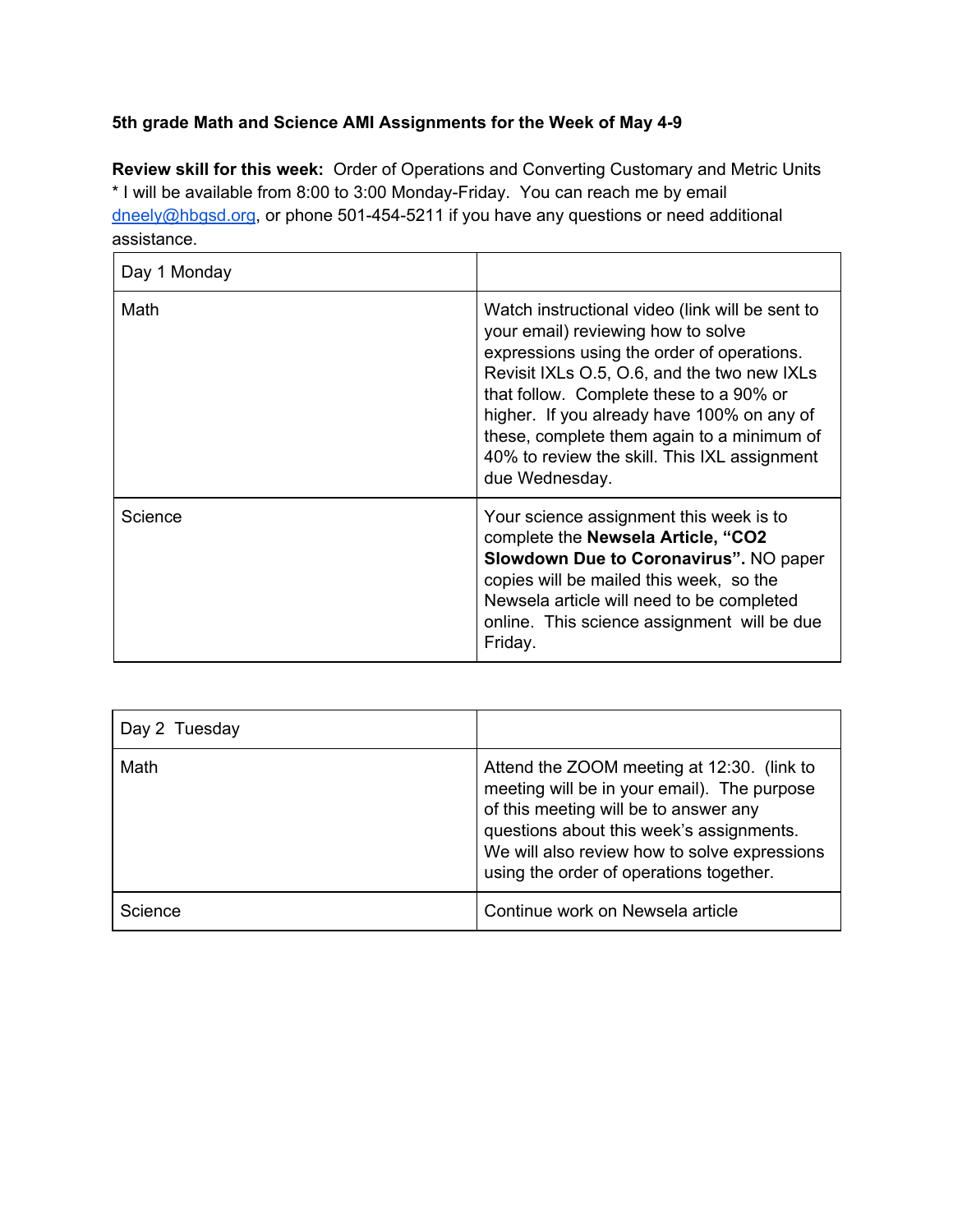| Day 3 Wednesday |                                                                                                                                                                                                                                                                                                                                         |
|-----------------|-----------------------------------------------------------------------------------------------------------------------------------------------------------------------------------------------------------------------------------------------------------------------------------------------------------------------------------------|
| Math            | Finish work on IXLs O.5, O.6 and the two<br>new IXLs that follow. (see Monday). Begin<br>working on "I CAN Order of Operations"<br>practice via Google Form. This link will be<br>sent to your email. (Read the directions on<br>the form on how to save your progress if you<br>do not want to complete all the questions at<br>once). |
| Science         | Continue work on Newsela article                                                                                                                                                                                                                                                                                                        |

| Day 4 Thursday |                                                                                                                                                                                                                                                         |
|----------------|---------------------------------------------------------------------------------------------------------------------------------------------------------------------------------------------------------------------------------------------------------|
| Math           | Continue working on "I CAN Order of<br>Operations" practice via Google Form. (Read<br>the directions on the form on how to save<br>your progress if you do not want to complete<br>all the questions at once). This link will be sent<br>to your email. |
| Science        | Continue work on Newsela article                                                                                                                                                                                                                        |

| Day 5 Friday |                                                                             |
|--------------|-----------------------------------------------------------------------------|
| Math         | Finish "I CAN Order of Operations" practice<br>via Google Form. Due at 3:00 |
| Science      | Complete Newsela article by 3:00.                                           |

Extensions: (optional activities)

Work in iReady math "My Path" 20 minutes each day.

Submit an article independently on Newsela. Choose a topic that interests you!